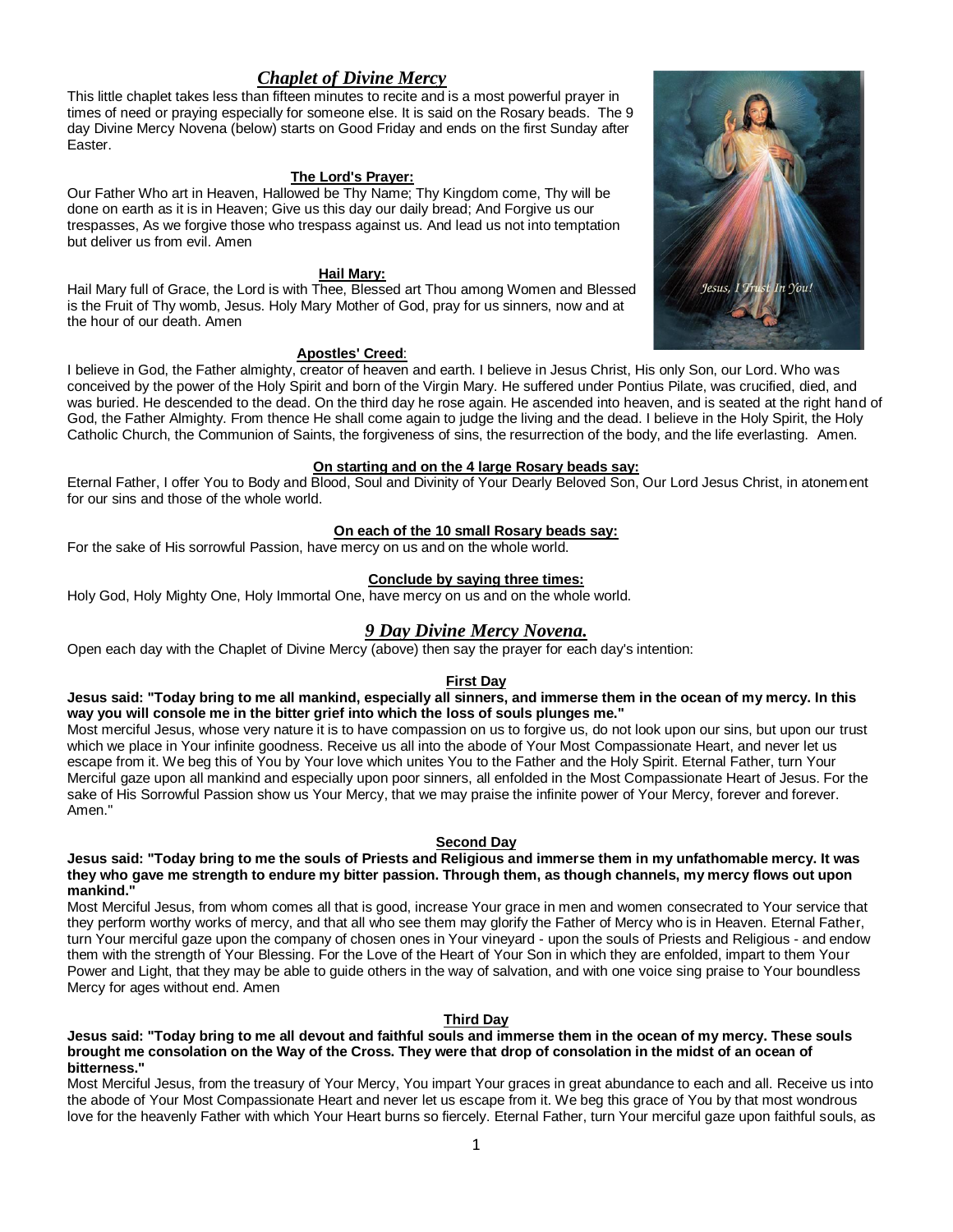upon the inheritance of Your Son. For the sake of His Sorrowful Passion grant them Your blessing and surround them with Your constant protection. Thus may they never fail in love or lose the treasure of the Holy Faith, but rather, with all the hosts of Angels and Saints, may they glorify Your boundless Mercy for endless ages. Amen

## **Fourth Day**

**Jesus said: "Today bring to me those who do not believe in God and those who do not yet know me. I was thinking also of them during my bitter passion, and their future zeal comforted my heart. Immerse them in the ocean of my mercy."** Most Compassionate Jesus, You are the Light of the whole world. Receive into the abode of Your Most Compassionate Heart the souls of those who as yet do not believe in You or do not know You. Let the rays of Your Grace enlighten them that they, too, together with us, may extol Your wonderful Mercy, and do not let them escape from the abode which is Your Compassionate Heart. Eternal Father, turn Your merciful gaze upon the souls who do not believe in Your Son, and of those who as yet do not know You, but who are enclosed in the Most Compassionate Heart of Jesus. Draw them to the light of the Gospel. These souls do not know what great happiness it is to love You. Grant that they, too, may extol the generosity of Your Mercy for endless ages. Amen

#### **Fifth Day**

**Jesus said: "Today bring to me the souls who have separated from my Church and immerse them in the ocean of my mercy. During my bitter passion they tore at my body and Heart, that is, my Church. As they return to unity with the Church, my wounds heal, and in this way they alleviate my passion."**

Most Merciful Jesus, Goodness Itself, You do not refuse light to those who seek it of You. Receive into the abode of Your Most Compassionate Heart the souls of those who have separated from Your Church. Draw them by Your Light into the unity of the Church, and do not let them escape from the abode of Your Most Compassionate Heart; but bring it about that they, too, come to glorify the generosity of Your Mercy. Eternal Father, turn Your Merciful gaze upon the souls of those who are separated from Your Son's Church, especially those who have squandered Your Blessings and misused Your Graces by obstinately persisting in their errors. Do not look upon their errors, but upon the love of Your Own Son and upon His Bitter Passion, which He underwent for their sake, since they, too, are enclosed in His Most Compassionate Heart. Bring it about that they may glorify Your great Mercy for endless ages. Amen

#### **Sixth Day**

**Jesus said: "Today bring to me the meek and humble souls and the souls of little children and immerse them in my mercy. These souls most closely resemble my Heart. They strengthened me during my bitter agony. I saw them as earthly angels, who will keep vigil at my altars. I pour out upon them whole torrents of grace. Only the humble souls is capable of receiving my grace. I favor humble souls with my confidence."**

Most Merciful Jesus, You Yourself have said "Learn from Me for I am meek and humble of heart". Receive into the abode of Your Most Compassionate Heart all meek and humble souls and the souls of little children. These souls send all Heaven into ecstasy, and they are the Heavenly Father's favorites. They are a sweet-smelling bouquet before the Throne of God; God Himself takes delight in their fragrance. These souls have a permanent abode in Your Most Compassionate Heart, O Jesus, and they unceasingly sing out a hymn of love and mercy. Eternal Father, turn Your Merciful gaze upon meek and humble souls and upon the souls of little children, who are enfolded in the abode which is the Most Compassionate Heart of Jesus. These souls bear the closest resemblance to Your Son. Their fragrance rises from the earth and reaches Your very Throne. Father of Mercy and of all Goodness, I beg You by the love You bear these souls and by the delight You take in them. Bless the whole world, that all souls together may sing out the praises of Your Mercy for endless ages. Amen

## **Seventh Day**

**Jesus said: "Today bring to me the souls who especially venerate and glorify my mercy and immerse them in my mercy. These souls sorrowed most over my passion and entered most deeply into my spirit. They are living images of my compassionate heart. These souls will shine with a special brightness in the next life. Not one of them will go into the fire of hell. I shall particularly defend each one of them at the hour of death."**

Most Merciful Jesus, whose Heart is Love Itself, receive into the abode of Your Most Compassionate Heart the souls of those who particularly extol and venerate the greatness of Your Mercy. These souls are mighty with the very power of God Himself. In the midst of all afflictions and adversities they go forward confident of Your Mercy. These souls are united to Jesus and carry all mankind on their shoulders. These souls will not be judged severely, but Your Mercy will embrace them as they depart from this life. Eternal Father, turn Your merciful gaze upon the souls who glorify and venerate Your greatest attribute, that of Your fathomless Mercy, and who are enclosed in the Most Compassionate Heart of Jesus. These souls are a living Gospel; their hands are full of deeds of mercy and their spirits, overflowing with joy, sing a canticle of mercy to You, O Most High! I beg You O God: show them Your Mercy according to the hope and trust they have placed in You. Let there be accomplished in them the Promise of Jesus, who said to them that during their life, but especially at the hour of death, the souls who will venerate this fathomless Mercy of His, He, Himself, will defend as His Glory. Amen

#### **Eighth Day**

**Jesus said: "Today bring to me the souls who are detained in purgatory and immerse them in the abyss of my mercy. Let the torrents of my Blood cool down their scorching flames. All these souls are really loved by me. They are making retribution to my justice. It is in your power to bring them relief. Draw all indulgences from the treasury of my Church and offer them on their behalf. Oh, if you only knew the torments they suffer, you would continually offer for them the alms of the spirit and pay off their debt for my justice."**

Most Merciful Jesus, You Yourself have said that You desire mercy; so I bring into the abode of Your Most Compassionate Heart the souls in Purgatory, souls who are very dear to You, and yet who must make retribution to Your Justice. May the streams of